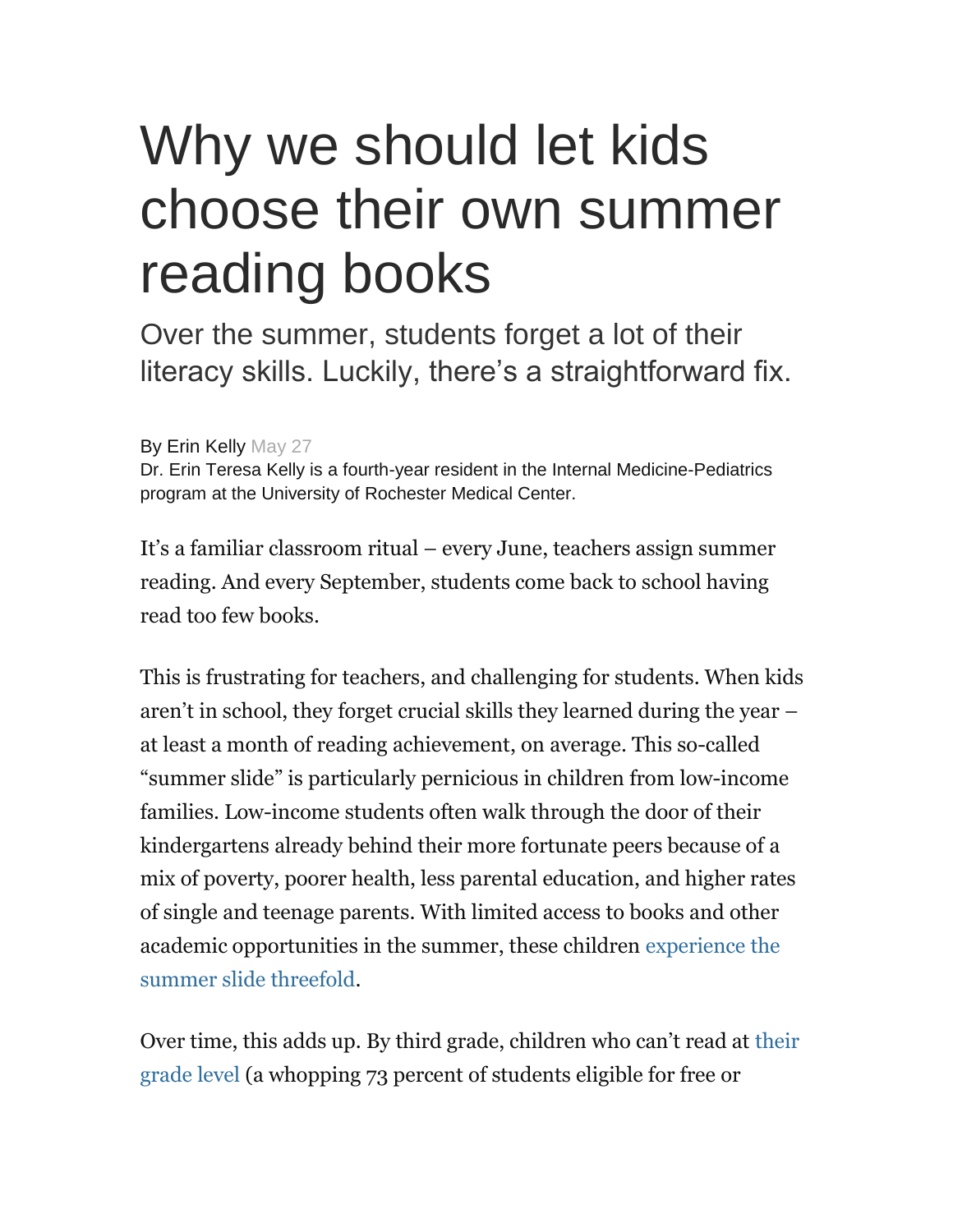reduced-price lunch) begin to struggle with other subjects. Students living in poverty who cannot read proficiently by third grade are 13 times less likely to graduate from high school. By ninth grade, some have estimated that [two-thirds of the reading achievement gap](http://asr.sagepub.com/content/72/2/167.abstract) can be explained by unequal access to summer learning opportunities.

There is good news: Stemming the summer slide isn't impossible. Students who read just [four to six books](http://literacy-reforms.gse.harvard.edu/files/reads_summer_learning/files/kim_2004_summer_reading_ethnic_achievement_gap.pdf) over the summer maintain their skills (they need to turn more pages to actually become better readers.)

Schools have tried to enforce this with a summer reading list. Students are assigned several books that they must write a report about or take a test on once they return in the fall. These programs often include a mailed package of books selected by well-intentioned educators, who evaluate the material on educational and literary merits and then ship books home sight-unseen by students.

I wondered if there was a way to make this program more effective. So in 2013, I tested a small tweak in two low-income classrooms in Rochester, N.Y.: I asked the teachers to let the kids choose the books they read over the summer.

We started with two second-grade classrooms in schools with lowincome students. Although 84 percent of students in the Rochester City School District qualify for the free and reduced-price lunch program, this school had a particularly high concentration of poverty, with 96 percent of students eligible for the program.

For one class, researchers ran a book fair, where each student picked 13 books to take home at the end of the school year. The fair featured a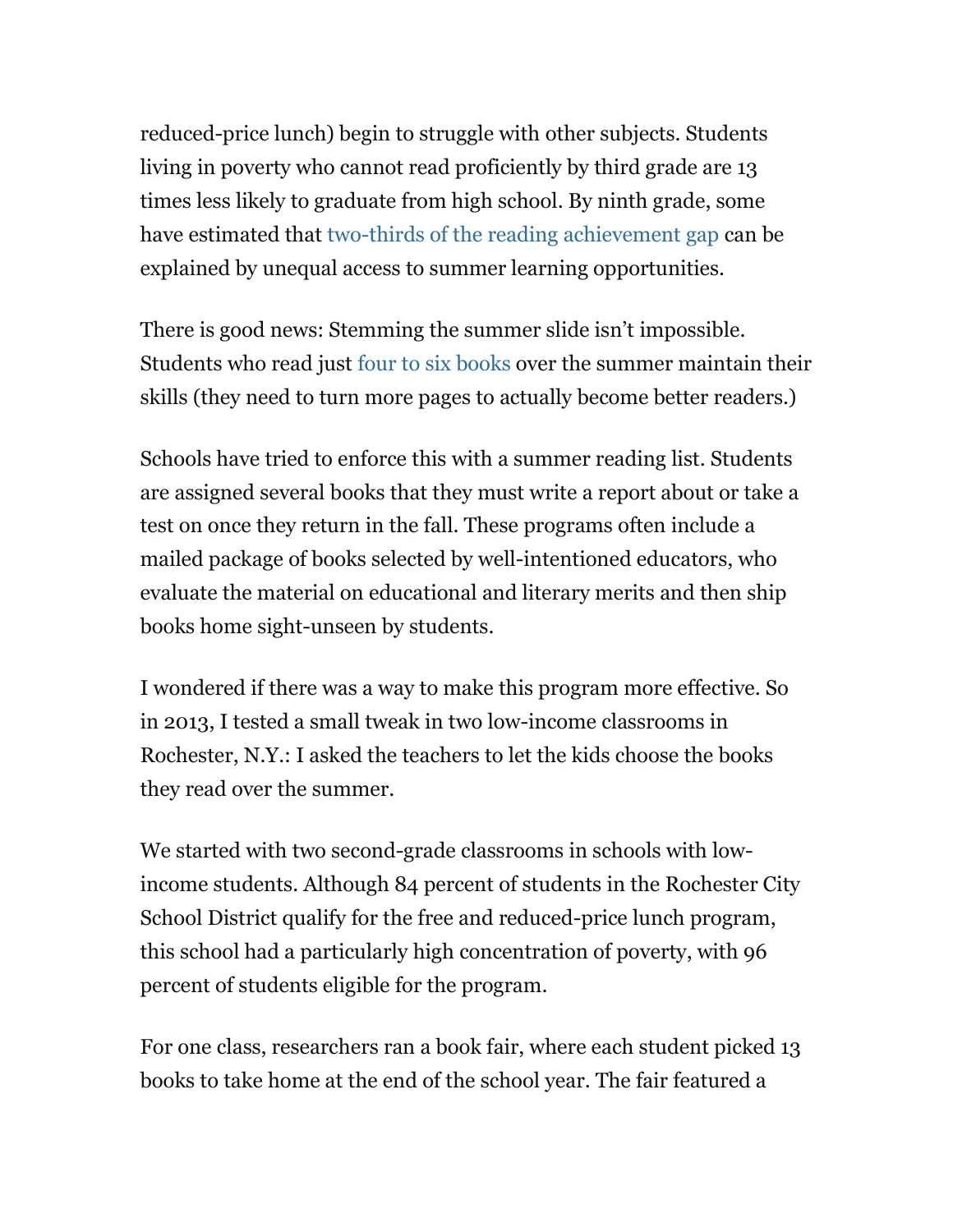broad range of selections — fiction and nonfiction, classics and newer works — and students eagerly passed the books back and forth, reveling in the opportunity to pick those matching their personal interests while chattering with one another about familiar stories. (An adaptation of Disney's "Frozen" was especially popular.) Many also chose works considerably above or below their reading levels so they could share with siblings.

The other class of students received books by mail from the already-inplace community program.

Both classes were given literacy tests before summer vacation and again when they returned in the fall. Sure enough, the students who chose their own books did better, improving from the previous summer. Those in the community program showed no improvement.

A follow-up study involved six classes, with a total of 87 students, and compared those who selected all of their summer books with those who chose some of their own books, while educators picked the rest. There was no significant difference between the two groups. Seventy-five percent of the students either maintained or improved their reading levels over the summer, which is much better than typically expected.

Clearly, the small sample size is a limitation, but other reading research backs this up. A [three-year study of Florida students](http://libraries.idaho.gov/files/SummerReadingSetback_%2520Allington.pdf) found that kids who selected books to take home for the summer had significantly higher reading proficiency scores compared to students who received nothing.